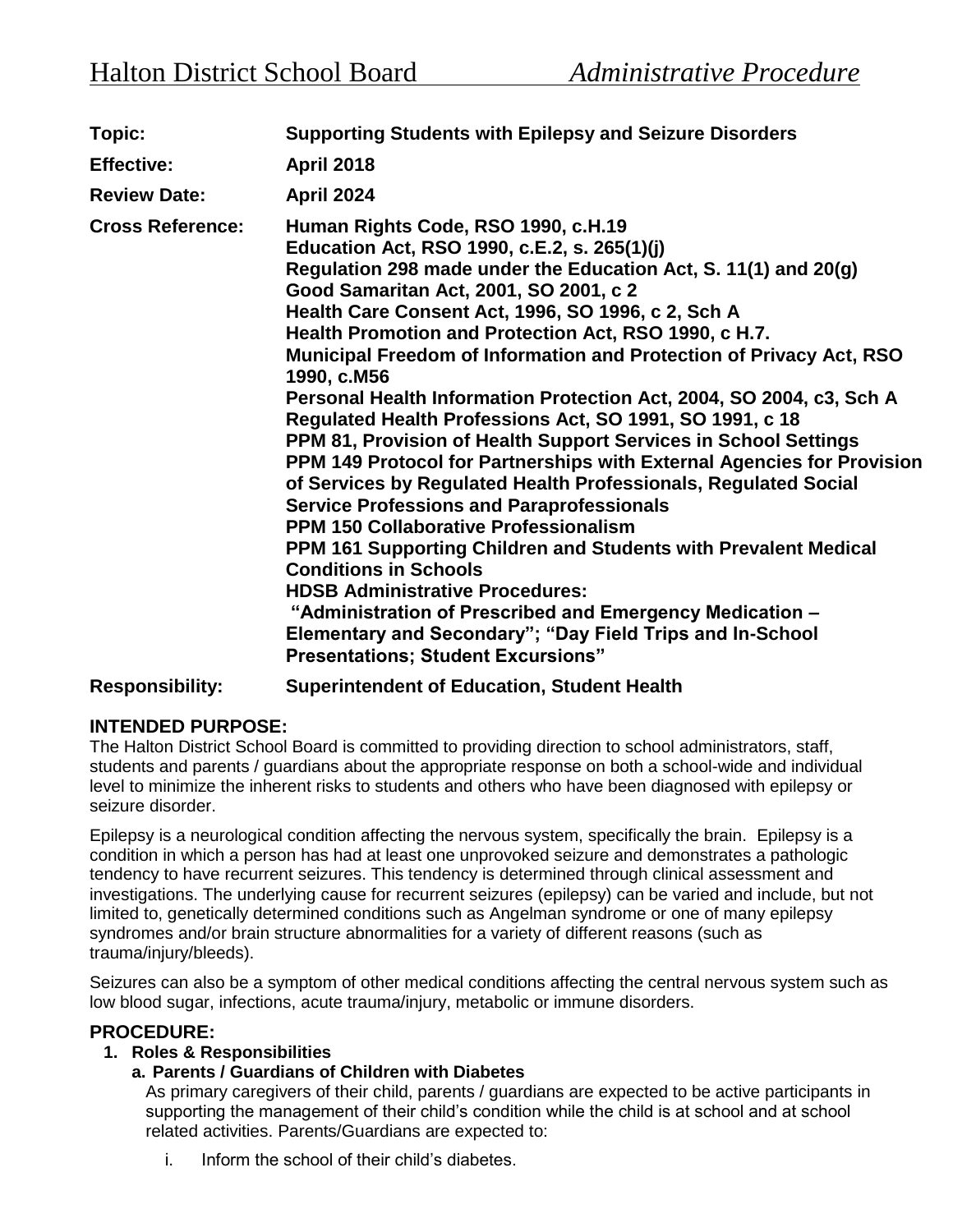- ii. Inform the Principal that their child has been diagnosed with a seizure disorder.
- iii. Meet with the principal prior to the child's first day of school and provide information related to their child's diagnosis.
- iv. Participate in the co-creation, review and updating of Epilepsy and Seizure Disorder Plan of Care and other required forms within the first 30 days of each school year, upon registration, and following any changes or new diagnosis.
- v. Provide the school with two doses of emergency medication, if required, as prescribed by the student's health care practitioner and as outlined in the Plan of Care, and replenish as necessary, tracking use and expiration dates.
- vi. Provide the school with any individualized equipment (i.e., helmet) identified in the Plan of Care to protect the safety of the student.
- vii. Communicate with school staff about arrangements and considerations for field trips, excursions, co-curricular activities and co-operative education placements.
- viii. Encourage their child to wear medical alert identification.
- ix. Educate their child about seizures, their Plan of Care, and support them to reach their full potential for self-management and self-advocacy.
- x. Immediately inform school administration regarding any changes to their child's health, lifestyle, epilepsy procedures, management, and emergency contact information, and confirm for the Principal no less than annually whether their child's medical status is unchanged.

# **b. Students with Epilepsy / Seizure Disorder**

Depending on their cognitive, emotional, social and physical stage of development, and their capacity for self-management, students shall actively support the development and implementation of their Epilepsy and Seizure Disorder Plan of Care. Students are expected to:

- i. Wear their medical alert identification at all times.
- ii. Communicate with their parent and school staff if they are facing challenges related to their condition at school.
- iii. Participate in the development and review of the Epilepsy and Seizure Disorder Plan of Care to promote an understanding of the plan and develop their potential for selfadvocacy.
- iv. Promptly inform, if possible, an adult that they have epilepsy / seizure disorder if they experience a sensory change from their baseline that may be a sign of a seizure onset, or of any challenges they may be facing related to their condition.
- v. As appropriate, take responsibility for advocating for their personal safety and well-being.
- xi. If possible, inform school staff and or peers if there is a medical emergency.

# **c. School Staff**

School staff play a key role in supporting the student's safe, accepting, and healthy learning environment, and allowing students to participate in school to their fullest potential. School staff will:

- i. Meet with the student and parents / guardians within the first 30 days of school to review the Epilepsy and Seizure Disorder Plan of Care and attain student-specific training in the emergency responses required under the Plan of Care.
- ii. Review and implement the Seizure Plan of Care for any student with whom they have direct contact, and for those on the School Care Team, participate in student-specific training.
- iii. Participate in training on seizures, annually and as otherwise required by the school board.
- iv. Support a student's daily or routine management of their condition, and respond to medical emergencies that occur during school, in accordance with Board policies and procedures.
- v. Follow strategies that reduce the risk of student exposure to triggers or causative agents in classrooms, common school areas, and co-curricular activities, as identified in the student's Seizure Plan of Care.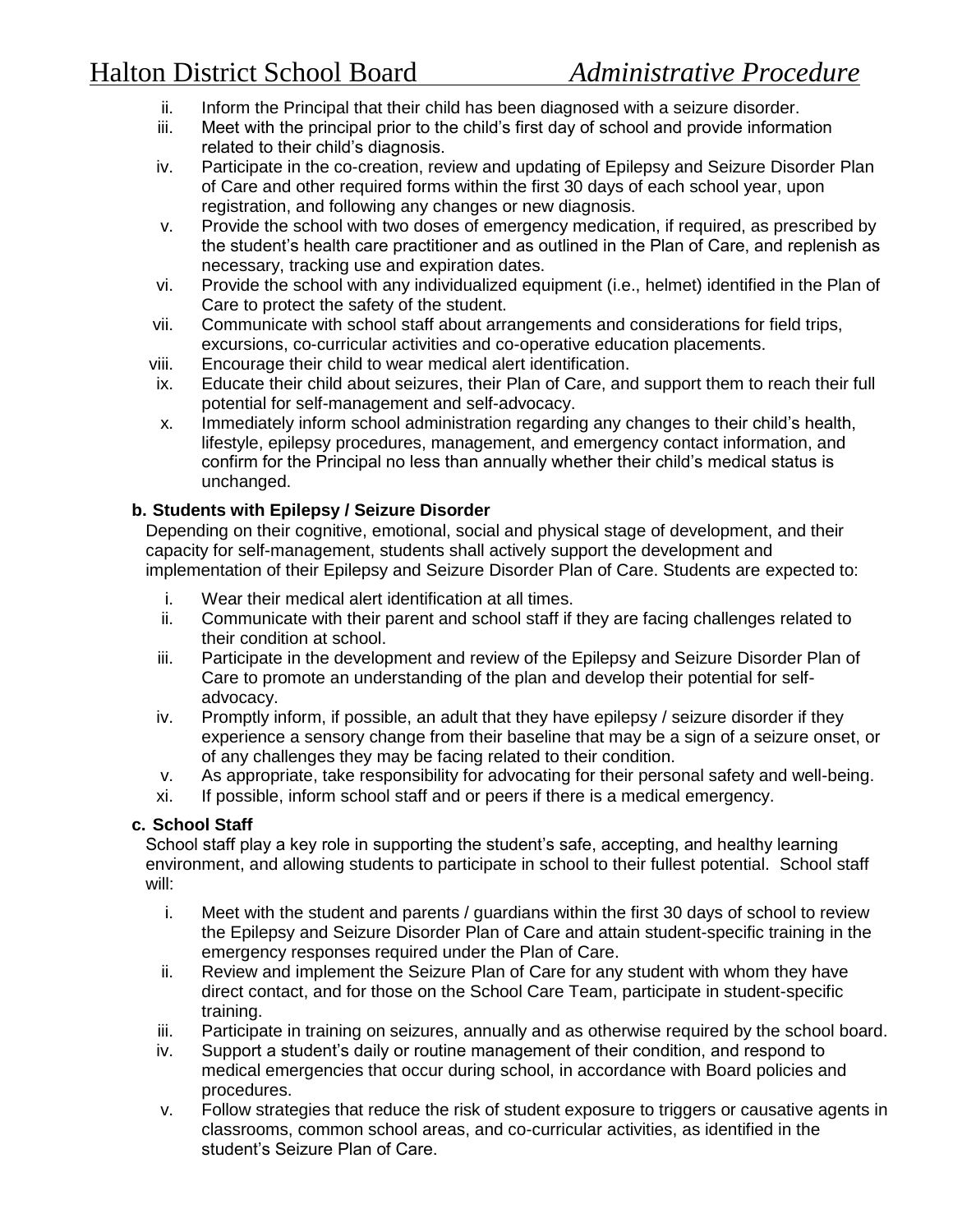- vi. Share information on a student's signs and symptoms of a seizure with classmates and volunteers, and inform as to appropriate bystander response during and after a seizure, as outlined in the Seizure Plan of Care and with authorization from parents / guardians.
- vii. Identify a student with epilepsy / seizure disorder to occasional staff through the online absence reporting portal and the absent educator's supply plans, and ensure that the Plan of Care is available and in an organized, prominent and accessible format for occasional teachers and occasional support staff.
- viii. Support inclusion by enabling students with seizures to participate in school to their full potential, as outlined in their Seizure Plan of Care.
- ix. Ensure the student's Seizure Plan of Care is carried and followed, along with required materials (e.g., emergency medication, specialized equipment), and the risk of exposure to causative triggers are identified and minimized on school trips, excursions, co-curricular activities and co-operative education placements.
- x. Support a student's inclusion by allowing them to perform daily or routine management activities in a school location, as outlined in their Plan of Care, while respecting the confidentiality and dignity of the student.

# **d. Principal**

In addition to the responsibilities outlined above under "School Staff", the principal (or designate) will:

- i. Ensure there is a process in place to collate and share with staff the information on students with epilepsy / seizure disorder collected through the Registration Form or the annual Verification Form.
- ii. Encourage the identification of staff who can support the daily or routine management needs of students in the school with epilepsy / seizure disorder, while honouring the provisions of the collective agreement.
- iii. Ensure that parents/guardians are aware of their duty to notify the school of their child's diagnosis, and any changes to their child's condition.
- iv. Ensure a Seizure Plan of Care is co-created, reviewed, or updated by the parent, in consultation with the student and school staff, within the first 30 days of the school year or as soon as possible for new registration, or following a new diagnosis.
- v. Maintain a Student Medical File for each student with seizure disorder and include information such as a the Seizure Plan of Care, a copy of any prescriptions, the signed Request for School Personnel to Administer Prescribed Medication Form, and/or Authorization for Self-Administration of Prescribed and Emergency Medication by Student Form, the Annual Review of Medical Information – No Changes Form, the Medical Emergency Record, and OSBIE Student Incident Reports.
- vi. Share the Seizure Plan of Care with all parties identified in the plan, as authorized by the parent.
- vii. Ensure a process is in place to support students with seizure disorder on field trips, excursions and co-curricular activities, and include their Seizure Plan of Care with all other materials required for these events (e.g., emergency medication, specialized equipment).
- viii. Collect from the parent two non-expired doses of the emergency medication labelled with the student's name and prescription details. One dosage is to be stored in a secure but unlocked, accessible location (i.e., the office) and the second in close proximity to the child.
- ix. Ensure that staff complete the necessary training, annually and as otherwise required by the school board.
- x. Identify a School Care Team of staff, in the Seizure Plan of Care, who can support and respond to the needs of the student during a seizure and throughout recovery. The School Care Team must be comprised of a minimum of two staff members.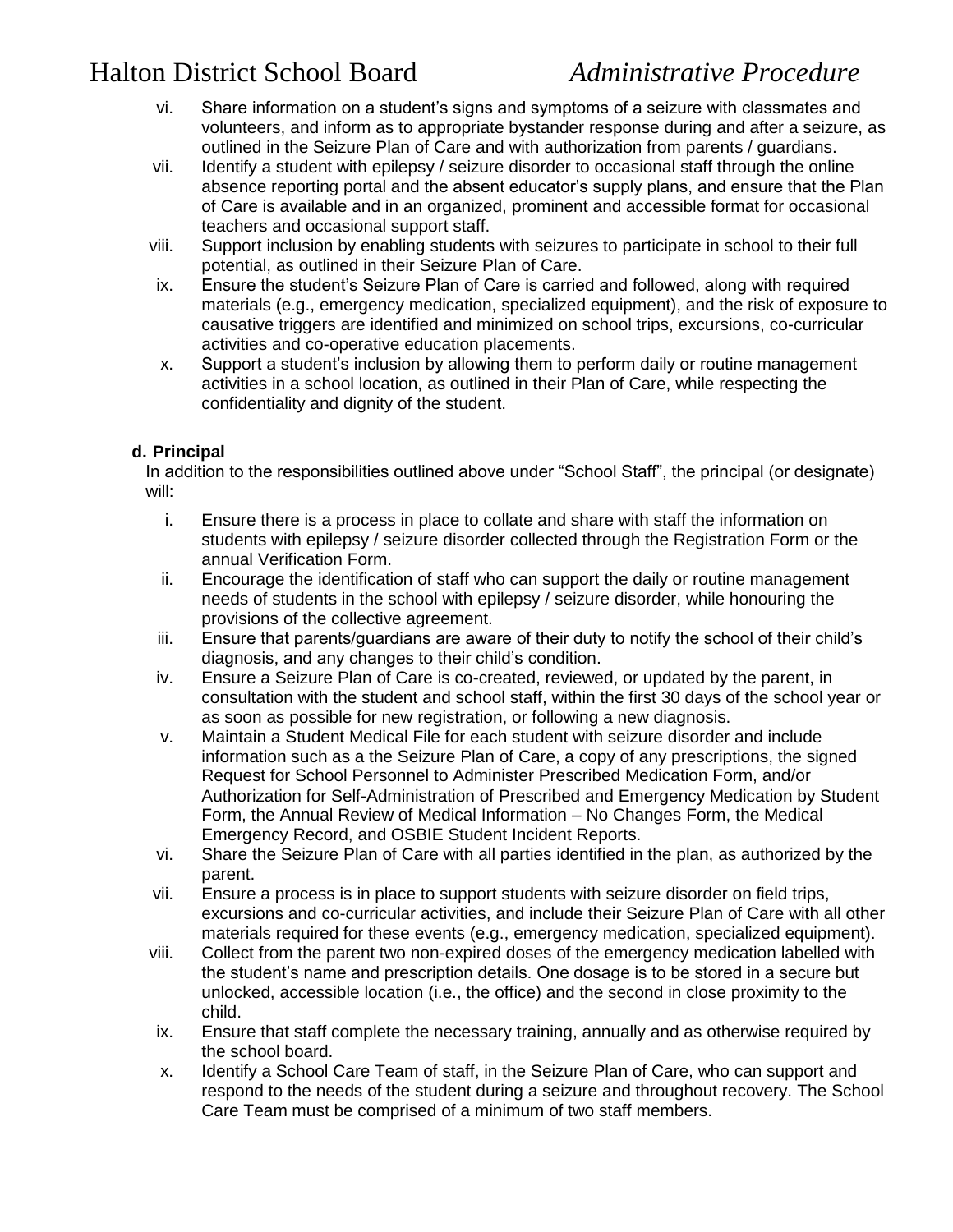- xi. Communicate with staff their roles and responsibilities to support a student with a seizure disorder and review the student's Seizure Plan of Care, as well as provide student-specific training for those on the School Care Team.
- xii. Ensure there is a process in place by which all relevant occasional staff are informed of the presence of a student with seizures and are provided with a copy of the student's Seizure Plan of Care, as authorized by the parent/guardian.
- xiii. Develop a plan to respond to a seizure emergency during a school emergency (e.g., evacuation, hold and secure, lockdown).
- xiv. Document on the Medical Emergency Record and communicate with parents / guardians a seizure emergency, including the administration of emergency medication, as outlined in the Seizure Plan of Care. Document a seizure emergency involving Emergency Medical Services by filing an OSBIE Student Incident Report online and a copy in the Student Medical File.
- xv. Implement strategies that reduce the risk of exposure to environmental triggers that can cause a seizure.
- xvi. Coordinate a case conference with relevant healthcare providers, parents / guardians, staff and paramedics, as deemed necessary. In cases where emergency medication is to be administered by paramedics, a case conference with their participation must occur.
- xvii. Debrief a seizure emergency with staff, as appropriate, to review the Plan of Care.
- xviii. Ensure that occasional staff have access to the Student's Plan of Care and are familiar with emergency procedures.
- xix. Ensure that medication and medical supplies are safely stored.
- xx. Ensure that personal health information is safely and confidentially stored and destroyed as necessary.
- xii. Communicate with parents in medical emergencies, as outlined in the Plan of Care.

#### **e. School Board**

The Halton District School Board will:

- i. Post the Supporting Students with Epilepsy Administrative Procedure, and related forms and resources, with any updates, on the HDSB public website and myHDSB employee site.
- ii. Provide annual staff training on epilepsy / seizure disorder within the first 30 days of each school year.
- iii. Develop strategies for supporting students with seizures.
- iv. Consider the Supporting Students with Epilepsy Administrative Procedure when entering into contracts with transportation, food services, and other providers.
- v. Develop expectations for schools to support the safe storage and disposal of medication and medical supplies.
- vi. Ensure that students' personal health information is safely and confidentially stored and destroyed when no longer necessary.
- vii. Raise awareness of their policies and procedures relating to student health needs.

#### **2. Plan of Care**

The Epilepsy and Seizure Plan of Care is a form that contains individualized information on the student's condition, strategies to avoid triggers, actions to take to maintain the student's safety during and after a seizure, and emergency medical response.

The Epilepsy and Seizure Plan of Care shall be co-created, reviewed or updated by the parents / guardians in consultation with the principal, designated staff and the student within the first 30 days of the school year, or as soon as possible upon registration or diagnosis.

A School Care Team, with a minimum of two staff, will be identified on the Epilepsy and Seizure Plan of Care. Specific responsibilities of the School Care Team in supporting, monitoring and responding to a seizure emergency will be delineated. The School Care Team will receive student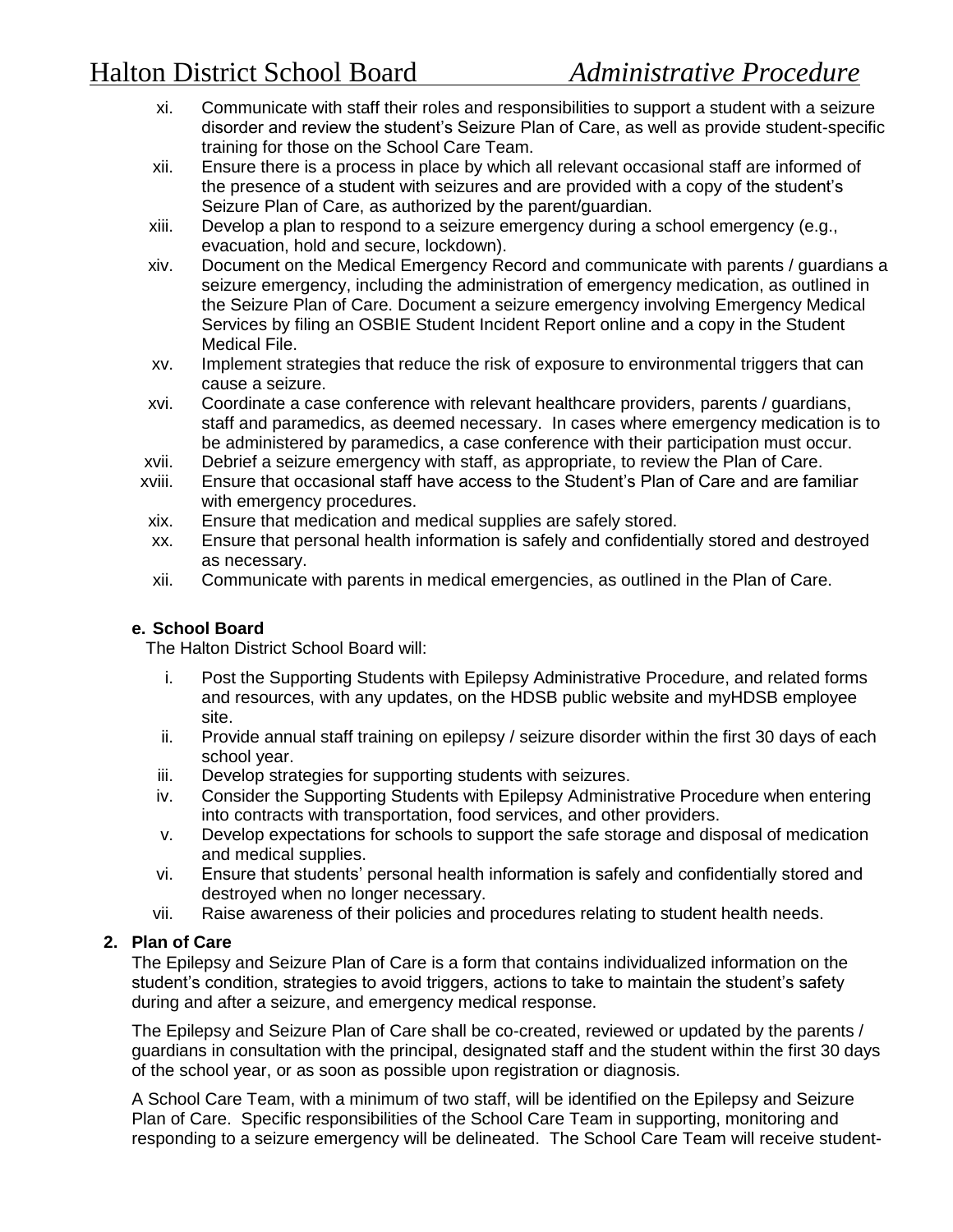specific training by the parent and/or healthcare provider on the implementation of the Epilepsy and Seizure Plan of Care.

Parents / Guardians have the authority to designate who is provided access to the Epilepsy and Seizure Plan of Care. With authorization from parents / guardians, the Epilepsy and Seizure Plan of Care will be:

- i. Shared with appropriate school staff and others who are in direct contact with students with epilepsy/seizure disorder (e.g. food service providers, transportation providers, volunteers).
- ii. Posted in a key area of the school where staff have access on a regular basis.
- iii. Located in the educator's daybook and/or occasional staff plans.

#### **3. Facilitating and Supporting Daily or Routine Management**

In general, students with seizures can progress through growth and developmental stages normally. An inclusive approach should be taken to all regular school activities, including sports, according to each student's individual Epilepsy and Seizure Plan of Care.

Many students with seizures successfully control their condition with medication. Students with seizures may require routine medication for their condition during the day or as an emergency response during a seizure. Routine medications, with the original pharmacist label and container, may be stored in the office or other secure location, in accordance with the Board's Administrative Procedure "Administration of Prescribed and Emergency Medication – Elementary and Secondary".

Two doses of emergency medications shall be provided to the school. One dosage should be kept in a secure but accessible location in the office. The second dosage should be kept in close proximity to the student and known to all staff who come in contact with the student.

#### **4. Emergency Response**

"Emergency" is defined by the Health Care Consent Act, 1996 to include a situation where the individual is experiencing severe suffering, or is at risk of sustaining serious bodily harm, if the treatment is not administered promptly.

All staff are to be trained annually in the emergency response to a seizure. The individualized response to an emergency shall be detailed in the student's Epilepsy and Seizure Plan of Care. Staff who are in direct contact with the student, and those identified on the School Care Team, shall review and be trained on the Epilepsy and Seizure Plan of Care.

In addition to the specifics detailed in the Epilepsy and Seizure Plan of Care, it is considered an emergency when:

- i. A student is not diagnosed with epilepsy or other seizure disorder.
- ii. Student is injured or has diabetes.
- iii. Student has difficulty breathing.
- iv. Student has a seizure in water.
- a) Seizure emergency basic first aid:
	- i. Keep calm. Track the time and duration of the seizure.
	- ii. Keep the student safe. Protect the student's head.
	- iii. Do not restrain or interfere with the student's movements. Roll the individual onto their side as soon as possible.
	- iv. Clear the area.
	- v. Administer emergency medication as outlined in the student's Epilepsy and Seizure Plan of Care.
	- vi. Not place anything in the person's mouth. Monitor breathing.
	- vii. Stay with the student until fully conscious, talking with them calmly until re-oriented, allow them to rest before returning to regular activities.
	- viii. Document details on the Medical Emergency Record.
- b) In the event of an seizure emergency requiring Emergency Medical Services, staff will: